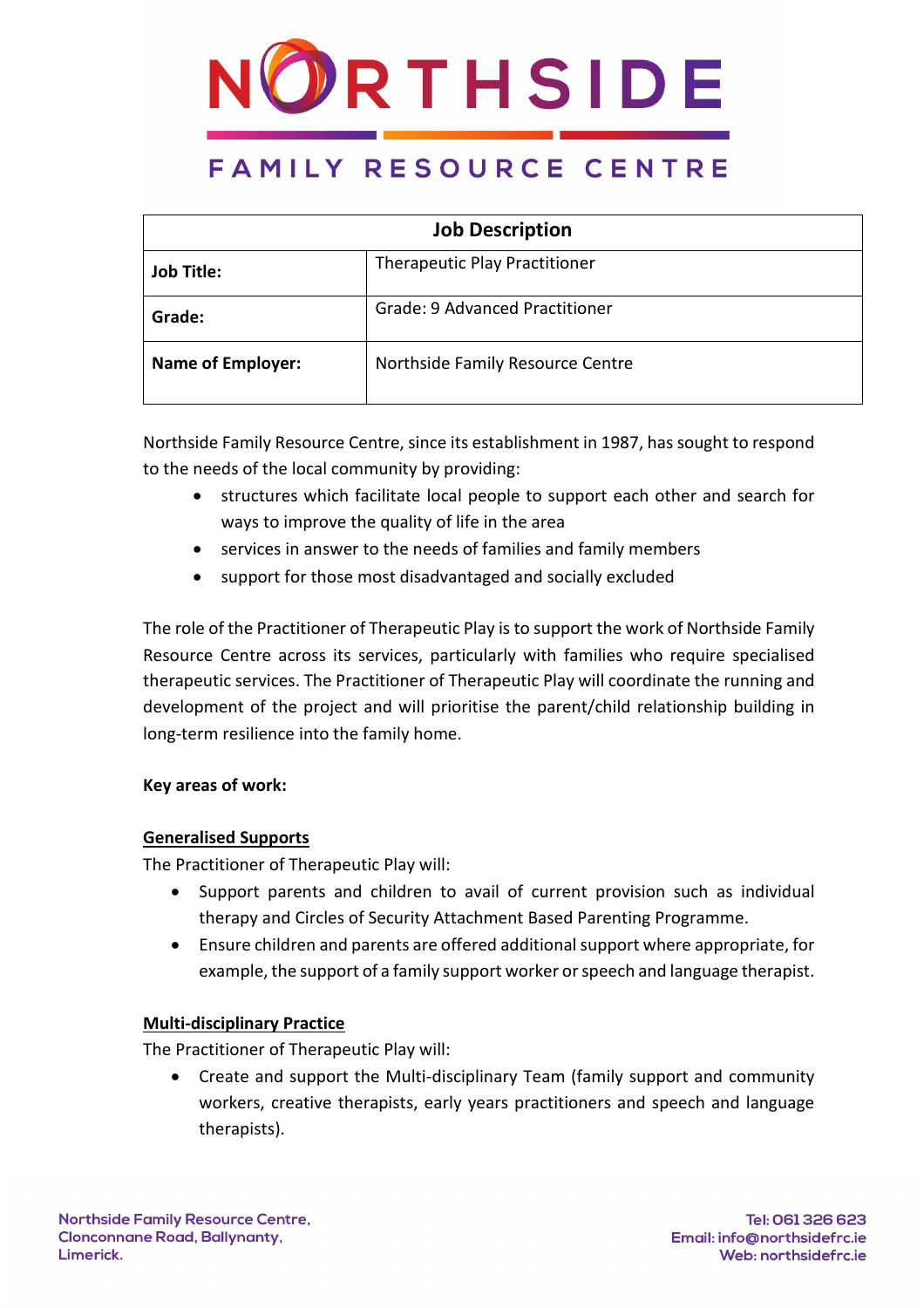

- Work closely with Early Years Coordinators and Team Leaders to identify children and families in need of support and interventions.
- Embed trauma informed practices into the existing team by cascading the unique learning from the Project.

### **Needs assessment and Intervention:**

- Become familiar with local families and their needs through embedding into the relevant children's services.
- Prioritise need and devise intervention plans. Perform reviews with the parent and child to celebrate the positive outcomes and adjust the plan if required.
- Facilitate individual and group interventions in a skilled manner.
- Identify opportunities for service development to meet the needs of children and families.
- Facilitate a family centred approach.
- Provide ongoing individual support to parents and children, linking them with other services as required.
- Design and deliver CPD for staff.
- Devise and run information sessions for parents.
- Make referrals to other services where appropriate.
- Keep detailed records of all interventions with children and parents.
- Ensure the process is empowering where the child and parent are central in all decision making.

#### **Networking:**

- Work in partnership with local agencies to ensure an integrated approach.
- Liaise with relevant agencies at citywide and national level in the voluntary and statutory sector.

#### **Administration**

- Devise a clear project action plan with targets, measurements and outcomes for Board approval.
- Monitor and evaluate all work of the project with monthly activity and achievement reports for Board of Management along with final evaluation for the purpose of funding proposals and applications.

#### **General**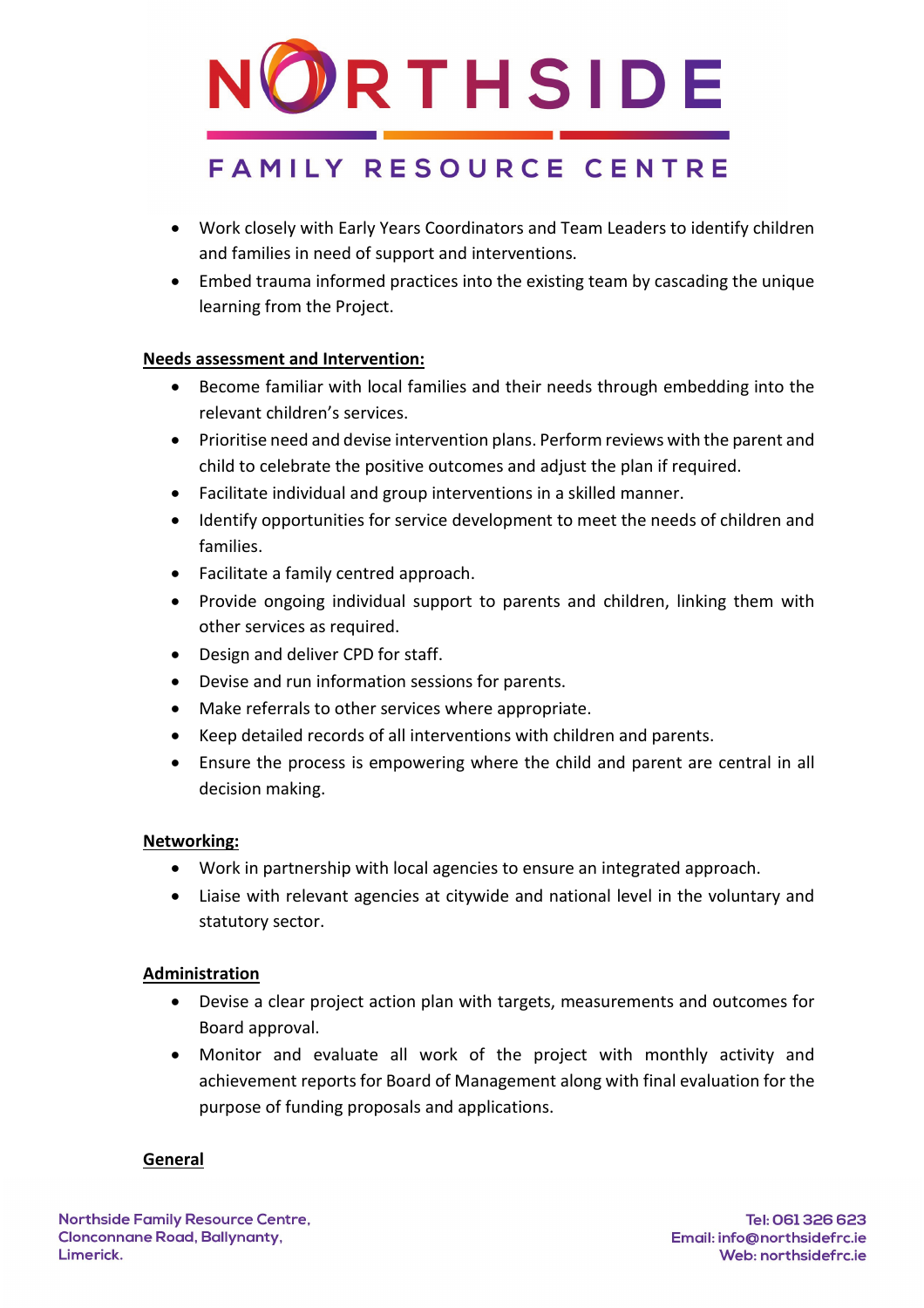

- Undertake other relevant duties as requested from time to time by the Head of Early Years Services and CEO.
- Take responsibility with other staff for the general work of the Centre.

**Other Relevant Information** This is a new role at the Family Resource Centre and as such requires flexibility. It also requires a clear protocol and record of activity and achievement.

#### **Hours of Work**

- The post will be full-time 39 hours per week initially for a 12-month fixed-term contract.
- Part-time/3/4 time and fulltime working arrangements will be considered.
- The Practitioner of Therapeutic Play will be expected to be flexible about hours of work which will include morning; afternoon; evening and limited weekend work. Where working additional hours is required, overtime will not be paid but timeoff-in-lieu will be granted.
- A ten-month probation period will apply.
- Flexibility regarding the location of work is required.

#### **Accountability**

The Practitioner of Therapeutic Play will be responsible to the Voluntary Management Committee through the Head of Early Years Services and the CEO.

#### **Confidentiality**

The Practitioner of Therapeutic Play will always observe confidentiality in relation to Centre business.

#### **Salary**

The salary will be commensurate with qualifications and experience and will not be less than €35,690 per annum pro rata.

#### **Pension**

The Company will make a provision for pension, at the rate of double your contribution and subject to a maximum of five percent of the gross salary, subject to funding.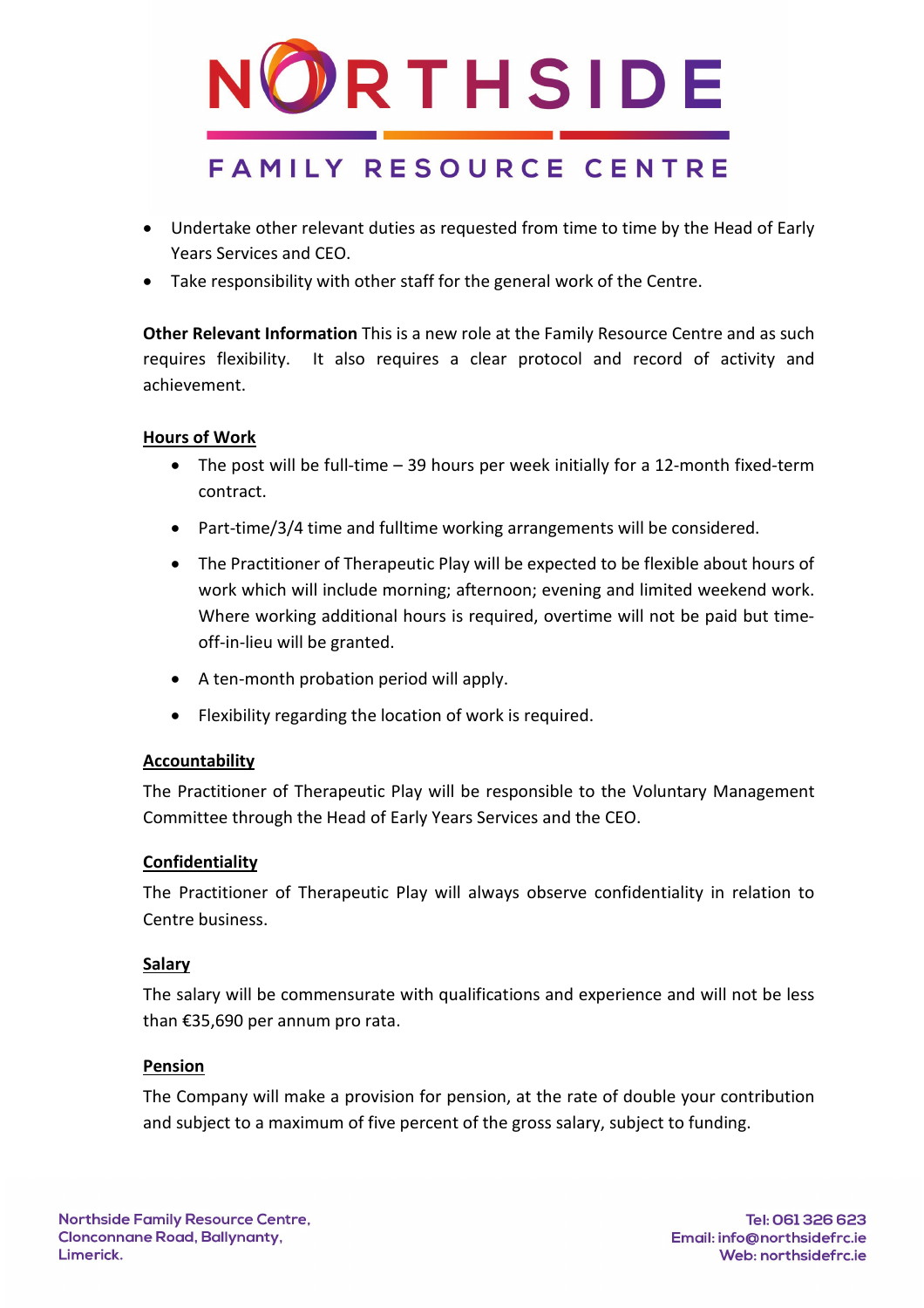

#### **Holidays**

You are entitled to twenty-five days annual leave (pro-rata for part-time positions) with an additional 2 Company days for Good Friday and Christmas Eve.

#### **Travel Expenses**

Travel expenses will be paid, and subsistence will be paid on production of receipts as per travel expense policy.